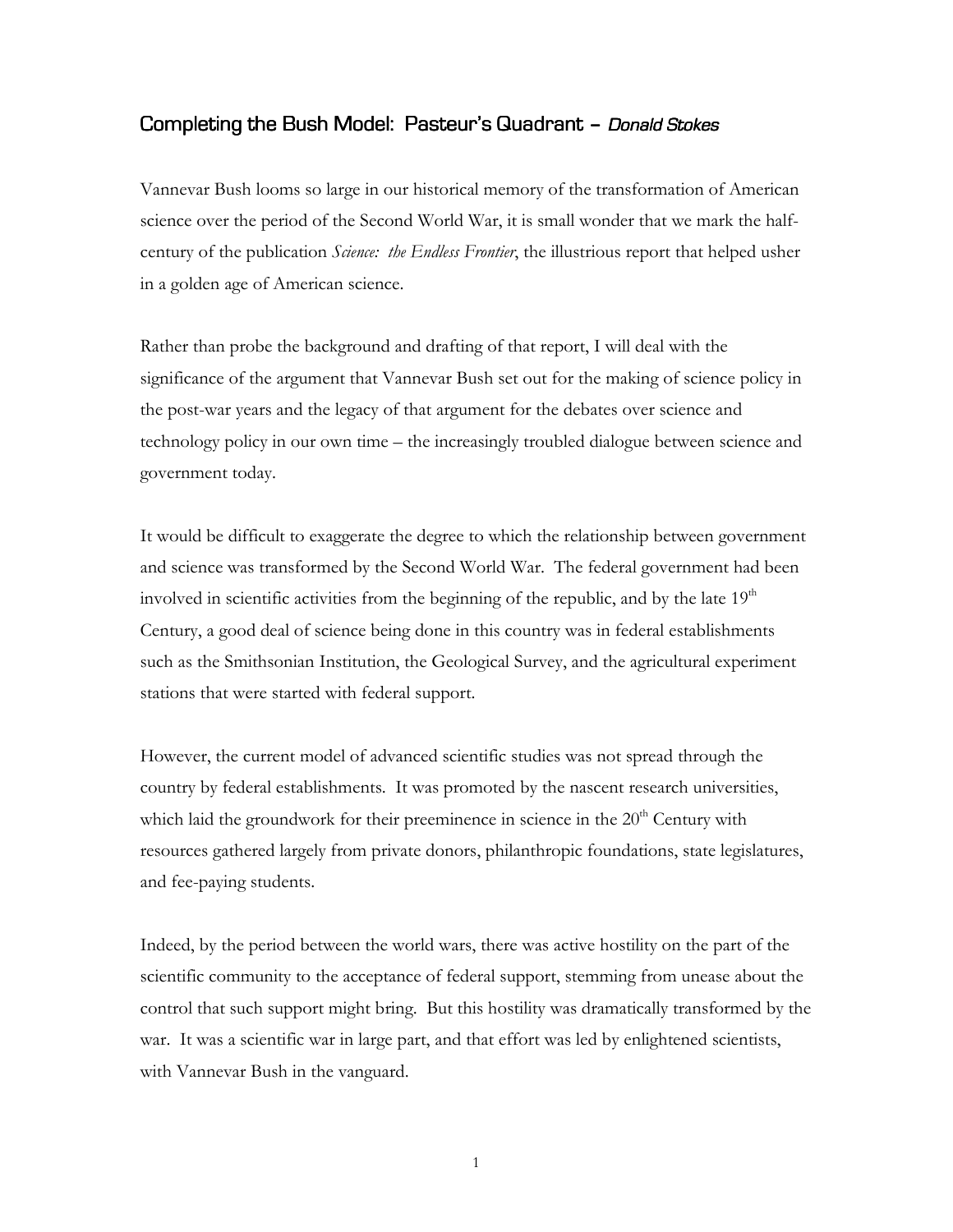Bush recruited a small army of gifted colleagues for the scientific tasks of the war, with full backing of the strongest president of the  $20<sup>th</sup>$  century. The Office of Scientific Research and Development (OSRD), as Hunter Dupree has noted, became as close to a General Ministry of Research as this country has ever had. And the flow of resources for scientific purposes – including basic nuclear science research that produced the weapons that decisively altered the course of the Pacific War – showed the scientific community, as it showed the nation, what might be done.

As the war drew to a close, there was agreement between the scientific and policy communities that support should continue into peacetime, but the perspective of the scientific community was based on radically different grounds. When Franklin Roosevelt requested that Vannevar Bush develop a post-war science plan, the scientific community was determined that if this flow of resources continued, the direct governmental control of the content of research should be drastically cut back. That, in the broadest terms, was the aim of the report that Vannevar Bush produced.

The means that were used to try to achieve the dual effect of continued governmental resources with reduced governmental control were partly organizational. Four background advisory panels that went to work on the problem. The most important of these was chaired by Isaiah Bowman, the President of Johns Hopkins University. That panel developed the plan of a national research foundation with the responsibility, essentially as broad as that of OSRD during the war, of channeling most of the federal grants for the support of research.

They wanted to insulate the funding from the political process by making the foundation self-governing, with a board that was drawn from the scientific community, and that would choose its own director rather than having a director appointed by the President and confirmed by the Senate. They even sought to withdraw funding from the annual budget cycle by establishing a long-term, expendable endowment that would need to be replenished only at widely-spaced intervals.

Bush revised the organizational proposals to restore the foundation to the budgetary process, but he retained the idea of the director chosen by the board. If that plan had been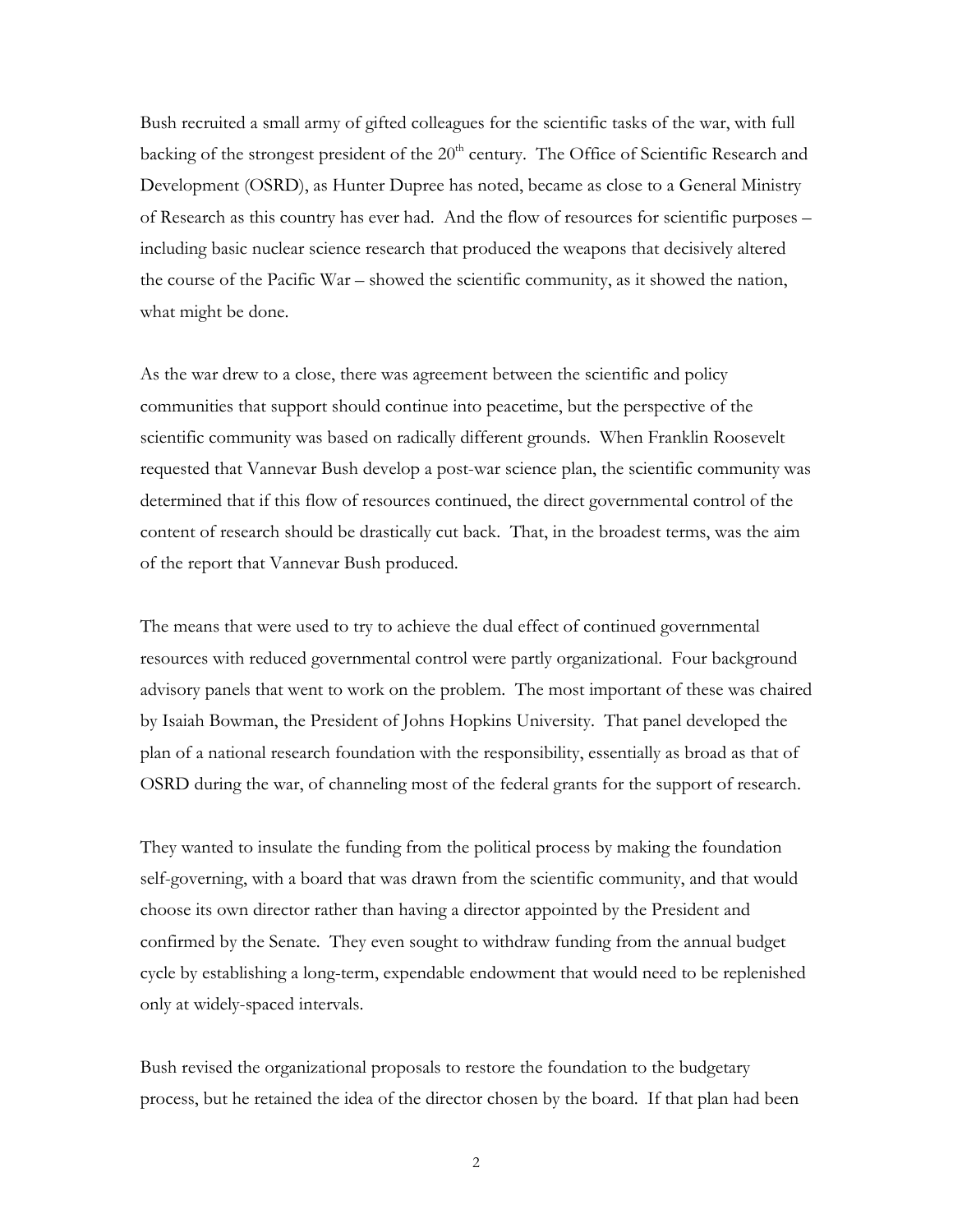implemented, it would have insulated the funding of science from the political process. However, much of the significance of *Science: The Endless Frontier* lay in the fact that the means by which this dual pair of objectives was sought was not left to organization alone.

Bush also included in his report a general way of thinking about the nature of basic science and its relationship to technological innovation. This turned out to be profoundly important in the longer run, so that as the proposed organizational plan foundered, the skillful use of Bush's ideological view of those basic relationships – what we might call a "paradigm view" – was employed more and more by those who wanted to achieve the objectives that were being sought.

A great deal of the vision of the nature of basic science and its relationship to technological innovation is contained in two aphorisms in the Bush report, both worthy of Francis Bacon. Each was cast in the form of a statement about basic research – a term that was given currency by the Bush report.

The first of those aphorisms is that basic science is performed without thought of practical ends. That sounds like a definition, and a great many people have subsequently wanted to take it to be a definition, but Bush made it quite clear that the defining characteristic of basic research is its attempt to find more general physical and natural laws to push back the frontiers of fundamental understanding.

What that aphorism came to mean, instead, was that there is an inherent tension between the drive toward fundamental understanding on the one hand, considerations of use on the other, and by extension, a radical separation between the categories of basic and applied science. Bush went on to endorse a kind of Gresham's Law in which an attempt to mix the applied and pure in research was sure to result in the applied driving out the pure.

Having written that canon of basic research, Bush wrote down a second. It was that basic research is the pacemaker of technological improvement. If you insulate basic science from short-circuiting by premature thoughts of practical use, it will turn out to be a remote but powerful dynamo of technological innovation – the advances of basic science will be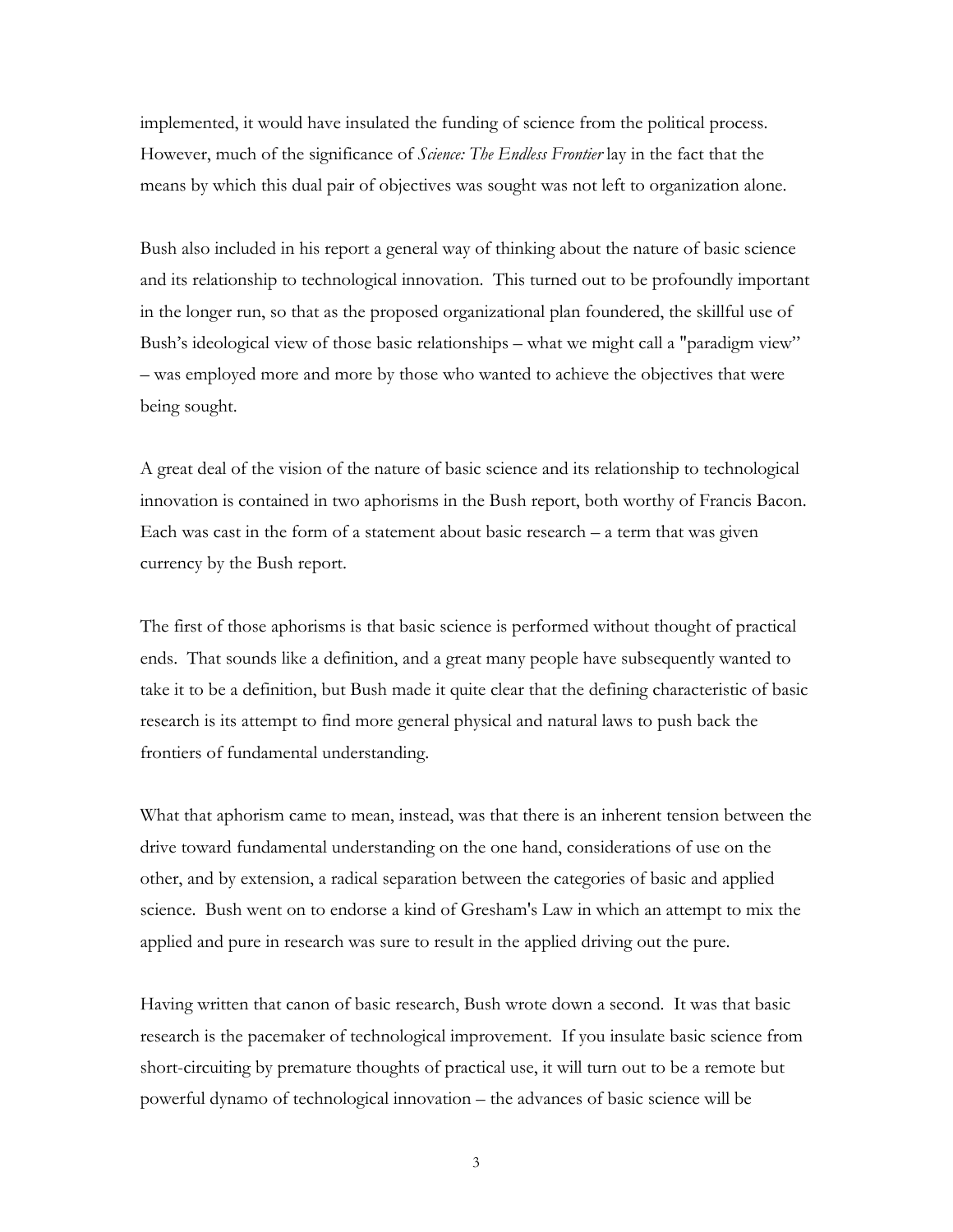converted into technology by the processes of technology transfer, moving from basic to applied research, to development, to production or operations, according to whether the innovation is a new product or a process.

It is interesting to note that both those canons came to be captured by very simple, onedimensional graphics. The first was represented by the ever-popular idea of a spectrum of research from basic to applied. The dynamic version, the second canon of basic research, was represented by the equally popular idea of the linear model that moves from basic research to applied research via the processes of technology transfer.

There was a third element in Bush's argument that has turned out to be one of great importance, that is very closely associated to the second canon of basic research. It is the notion that the nation will recapture the technological benefit of its investment in basic science.

This idea appears most clearly in the Bush report in the obverse form, in his statement that, "A nation which depends upon others for its new basic scientific knowledge will be slow in its industrial progress and weak in its competitive position in world trade, regardless of its mechanical skill." I will return to this additional element, the third part of a triad of fundamental assertions that turned out to be tremendously important in the Bush argument.

The reception of *Science: The Endless Frontier* was full of irony: the organizational plan was defeated, while the ideological view prevailed. In the five-year gap between the publication of that report in 1945 and the creation of the National Science Foundation (NSF) in 1950, the authority of the NSF, which Bush had wanted to keep whole, was shattered by the policy process.

First of all, in 1946, responsibility for nuclear science went to the newly organized Atomic Energy Commission (AEC). In 1947, responsibility for basic science bearing on the military went out to the newly organized Department of Defense (DOD).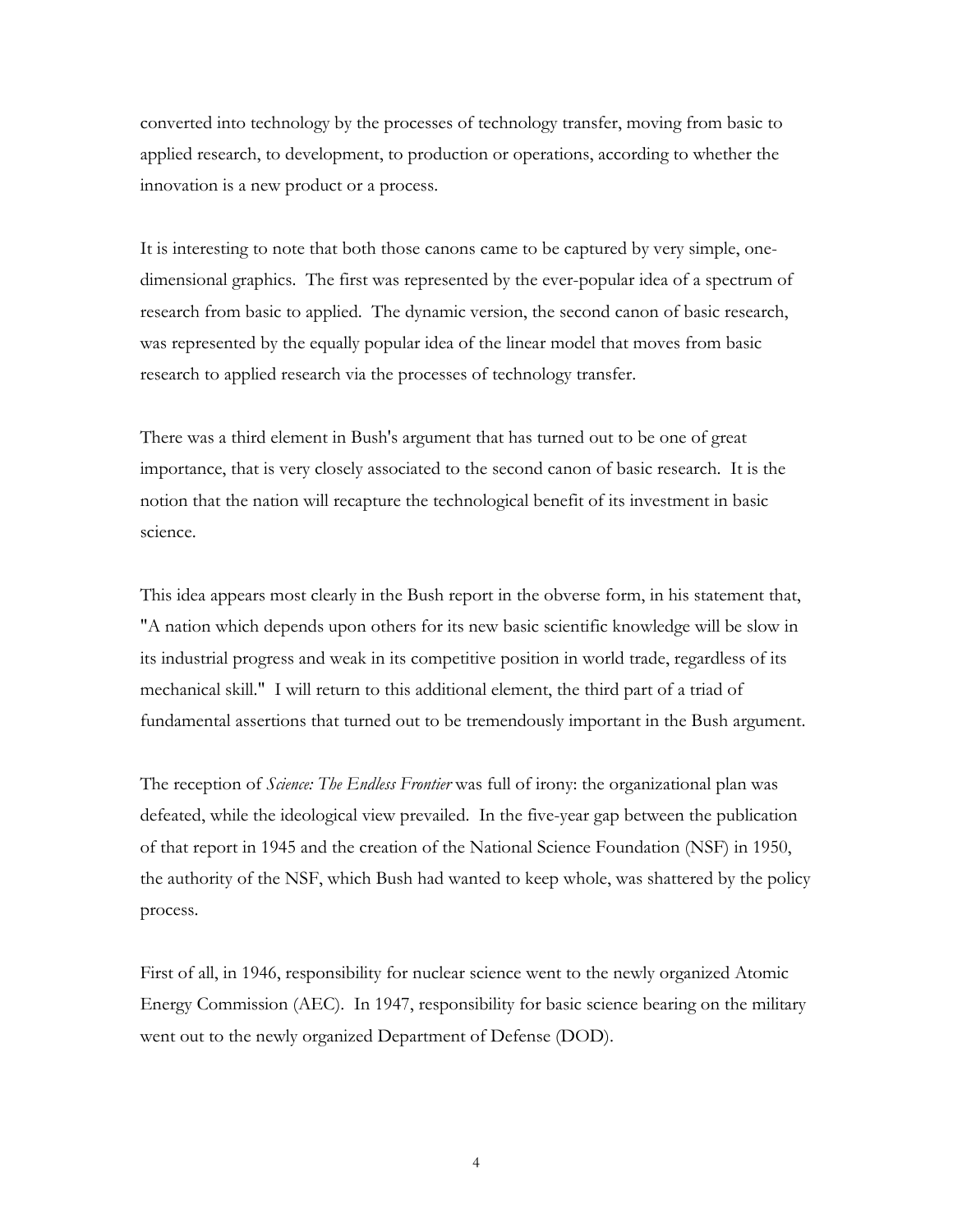Perhaps most tellingly of all, the responsibility for biomedical and health research which had been part of OSRD during the war, went to the National Institutes of Health (NIH), as what had been a small in-house laboratory was reorganized into a much larger in-house complex and the huge flourishing external grant agency that we know today. So that when the NSF was created in 1950, it had the much narrower mission of supporting largely pure scientific research, largely in the university sector.

The irony is deepened by the fact that the defeat of the organizational plan made it more likely that the ideological view would triumph. Indeed it is likely that the cluster of ideas Bush outlined would have been only partially noticed in that report had it not been needed for the purpose the scientific community and its allies in the policy community wanted to achieve – independence from federal control – and this could not be achieved by the organizational plan.

Indeed, only when the organizational responsibilities for science were shattered and fragmented could the DOD use the Bush outlook to cement its relationship with the universities. In 1948, an enterprising reporter for Fortune Magazine went to a meeting of the American Physical Society and found that 80 percent of the papers being presented at the meeting were supported by the Office of Naval Research. At the onset of the Cold War, it was deemed essential to restore the status-quo ante of the second world war for a wide part of the basic scientific community. And when the NSF was created in 1950, it could happily endorse the view that pure research is the ultimate font of new technology, a view that was very congenial to an agency whose narrow limited function was to support basic research.

Indeed if Bush's National Research Foundation – with responsibilities almost as broad as OSRD's – had been created in the immediate aftermath of the war, the first of Vannevar Bush's canons, that basic research is performed without thought of practical ends, would almost certainly have come under intolerable pressure as the agency attempted to build and fund research agendas that met all of the scientific needs of the federal government.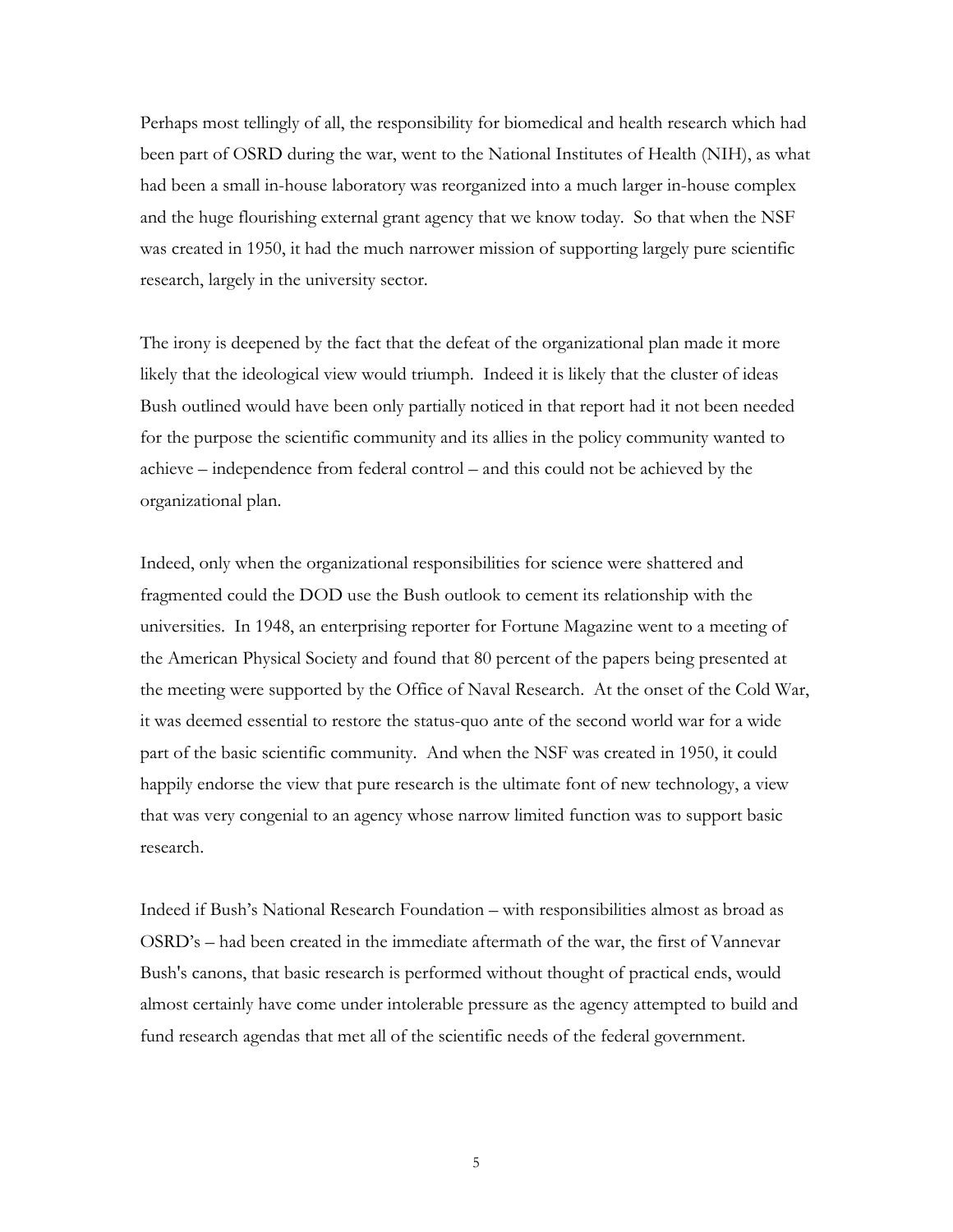There is very little doubt that the vision that was set out in *Science: The Endless Frontier* soaked into the scientific community very deeply, and into the policy community as well. If you want evidence of that, it might be clearest in the country's response to the launching of Sputnik in 1957. One might have imagined that our response to that technological surprise by the Soviets would be largely technological – that we would build bigger booster rockets and all the rest and, as we did ultimately, put a man on the moon.

But what is really significant about the country's response is that we regarded it not just as a challenge to a piece of our technology, but as a general scientific challenge. The years after Sputnik were years of soaring budgets for almost all branches of science, so that the technology coming out of the other end of the pipeline, according to the linear model, would be our technological surprises and not theirs.

Admiring as we all can be of the success of the paradigm view set out in *Science: The Endless Frontier* and its ushering in of the Golden Age of American science, the incompleteness of this view of the nature of basic science and its relationship to technological innovation has been increasingly clear.

Let's first of all return to the first of Bush's canons, that basic research is performed without thought of practical use. The rise of microbiology in the late  $19<sup>th</sup>$  Century is a conspicuous example of the development of a whole new branch of inquiry because of considerations of use, not only the quest of fundamental understanding.

There is no doubt that Pasteur wanted to understand the process of disease at the most fundamental level as well as the other microbiological processes that he discovered, but he wanted that to deal with silk worms, anthrax in sheep and cattle, cholera in chickens, spoilage in milk, wine and vinegar, and rabies in people.

The melding of those motives in the work of the mature Pasteur is so complete that you could not understand his science without knowing the extent to which he had considerations of use in mind. The mature Pasteur – not the crystallographer at the dawn of his career, the man who took on the enigma of recemic acid at the *Ecole Normale* – embarked on a pure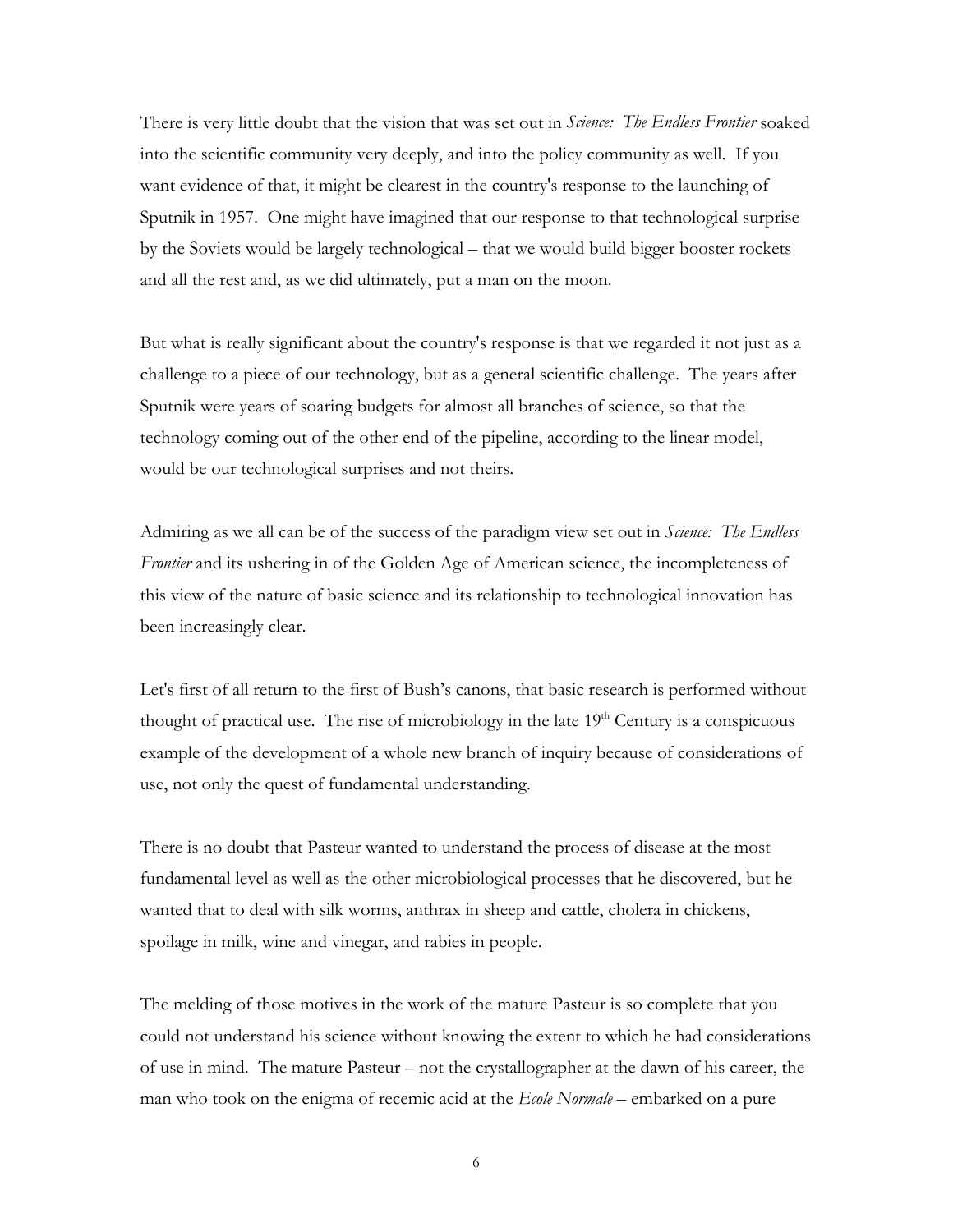voyage of discovery. But the mature Pasteur never did a study that was not applied while he laid out a whole fresh branch of science.

And that example is not a solitary one. Lord Kelvin's view of physics was profoundly industrial and inspired in substantial part by the needs of empire. The work of the synthetic organic chemists, German and then American, over the turn of the century as they laid the basis of the chemical dye industry, and later, pharmaceuticals, was equally a melding of those two motives. Keynes sought an understanding of economies and their dynamics at the most fundamental level, but he sought that to lift the grinding misery of depression.

The creators of modern analytical demography have always regarded population change not only as a process that challenged understanding on a fundamental level, but as a problem with immense human consequences. Both the molecular and non-molecular ends of modern biology are profoundly influenced by scientific and applied objectives at once. And the earth sciences have always been influenced by natural disaster and economic gain. Indeed, every one of the basic scientific disciplines has its modern form, in part, as the result of use-inspired basic research. We should no longer allow the post-war vision to conceal the importance of this fact

Since that post-war vision has been kept in place, in part by very simple graphic images, I have created a little bit of graphic reasoning to try to move one step in a more realistic direction. This array presents a new model of scientific research, which provides a more accurate depiction than Bush's linear model. I call it "Pasteur's Quadrant."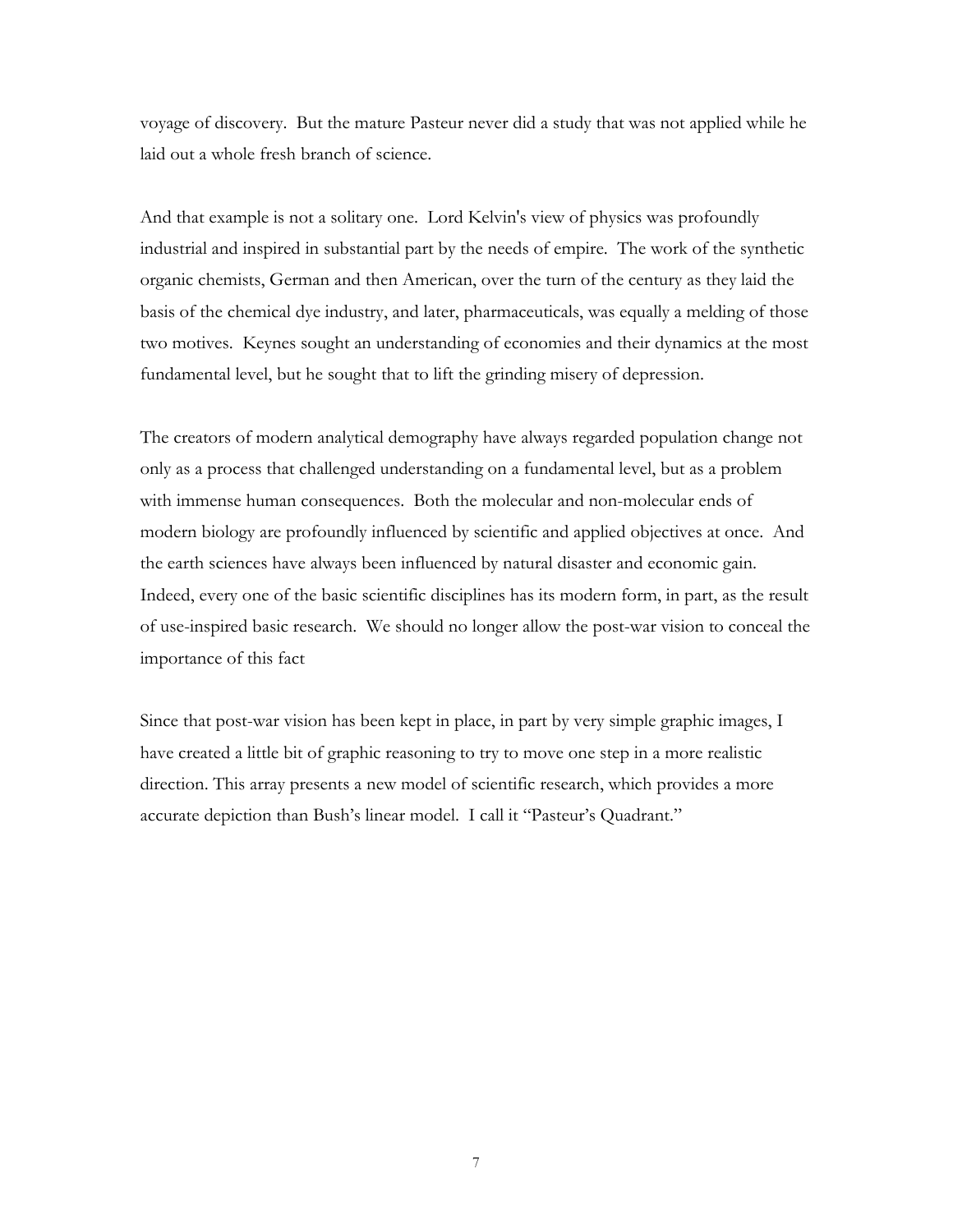Research is inspired by:



(adapted from *Pasteur's Quadrant: Basic Science and Technological Innovation*, Stokes 1997).

If we were to return to the spectrum of basic to applied and ask ourselves where Louis Pasteur is on that spectrum, you might think initially that he is somewhere near the middle because he cared about both those goals at once. But that would be clearly mistaken.

You might conclude that he belongs way out toward the basic end of that spectrum, but he also belongs way out toward the applied end of the spectrum. Thus the anomaly of the mature Pasteur as two Cartesian points in this Euclidean one-space. If we want to stay with the Euclidean framework and eliminate this anomaly, we must grasp that spectrum in the midpoint and fold the left-hand end of it through an arc of ninety degrees. This restores Pasteur to the status of a single-Cartesian point in what is now a two-dimensional conceptual plane, with the vertical dimension representing the degree to which a given body of research is motivated by the quest of fundamental understanding, and the horizontal dimension the extent to which it's motivated by considerations of use.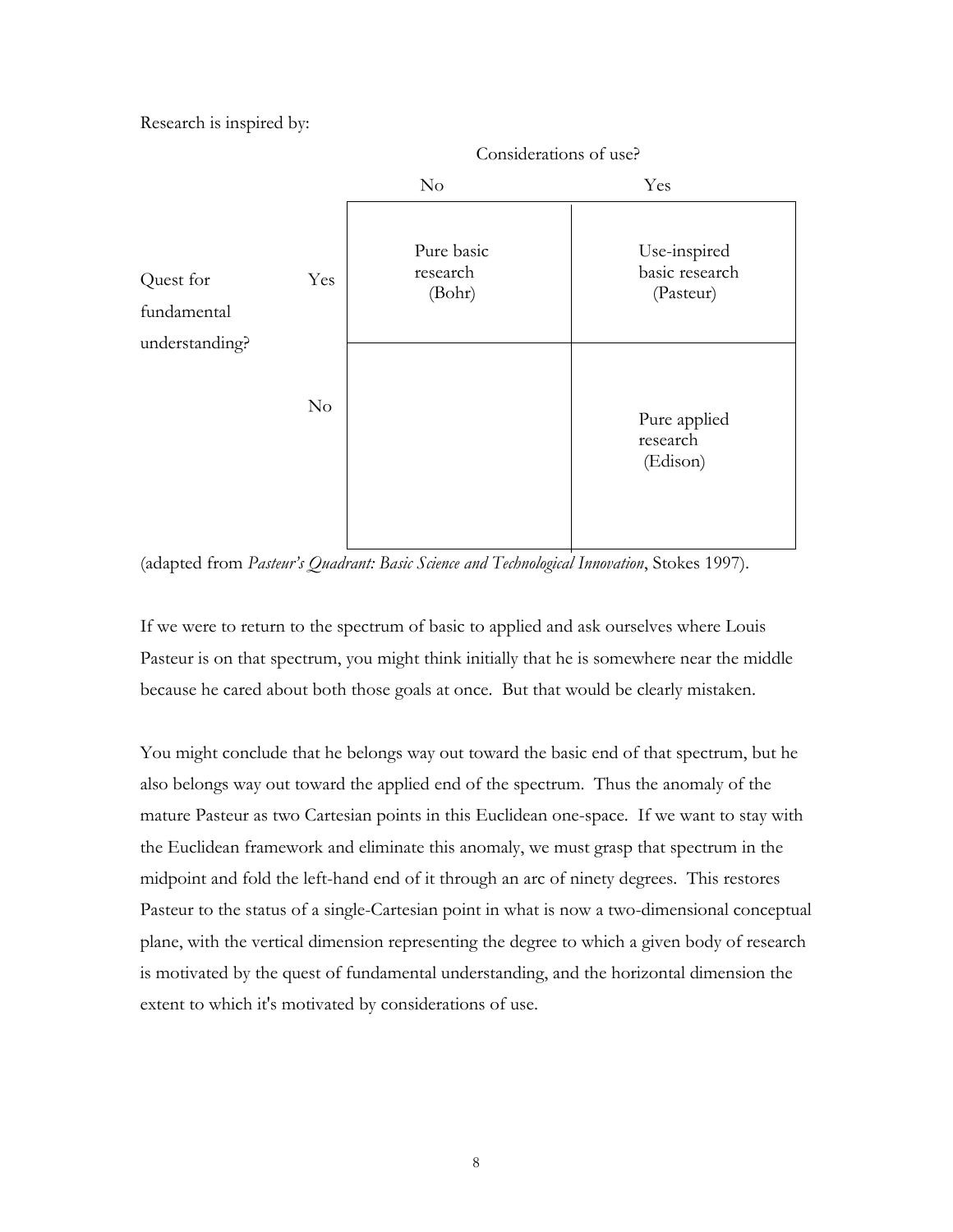There is not the slightest reason why these questions should be treated in dichotomous terms, but since the whole world loves to think in terms of dichotomies, then it's plain we have a double dichotomy.

Take a moment to consider the quadrants that are presented. The one at the upper left is for the pure voyages of discovery, the voyages of Newton. Let me call it Bohr's Quadrant, since there were no immediate considerations of use in mind as Niels Bohr groped toward an adequate model of the structure of the atom; although note that when he found it, his ideas remade the world.

The quadrant at the lower right might be called Edison's Quadrant since Edison never allowed himself or those working with him in Menlo Park five minutes to consider the underlying side of the significance of what they were discovering in their headlong rush toward commercial illumination.

Edison himself one night heated up a filament in a vacuum and observed what is now known in American physics as Edison's Effect because he wrote it down in his notebook. I owe to Nathan Rosenberg the observation that if he had tried to consider its more fundamental implications, he might have shared the Nobel prize with J.J. Thompson for discovering the electron, but he went right on.

But there certainly is "Pasteur's Quadrant," for work that is directly influenced in its course both by the quest of fundamental understanding and the quest of applied use – the sort of quadrant that supplies a home for what Gerald Holton has called, "work that locates the center of research in an area of basic scientific ignorance that lies at the heart of a social problem."

Now I will not comment on the fourth quadrant. Naming it is a growth industry, but I would just note in passing that it is not empty. And the fact that it is not empty helps to make the point that this is not a more elegant version of the traditional basic-to-applied spectrum, that we genuinely have a two-dimensional, conceptual plane.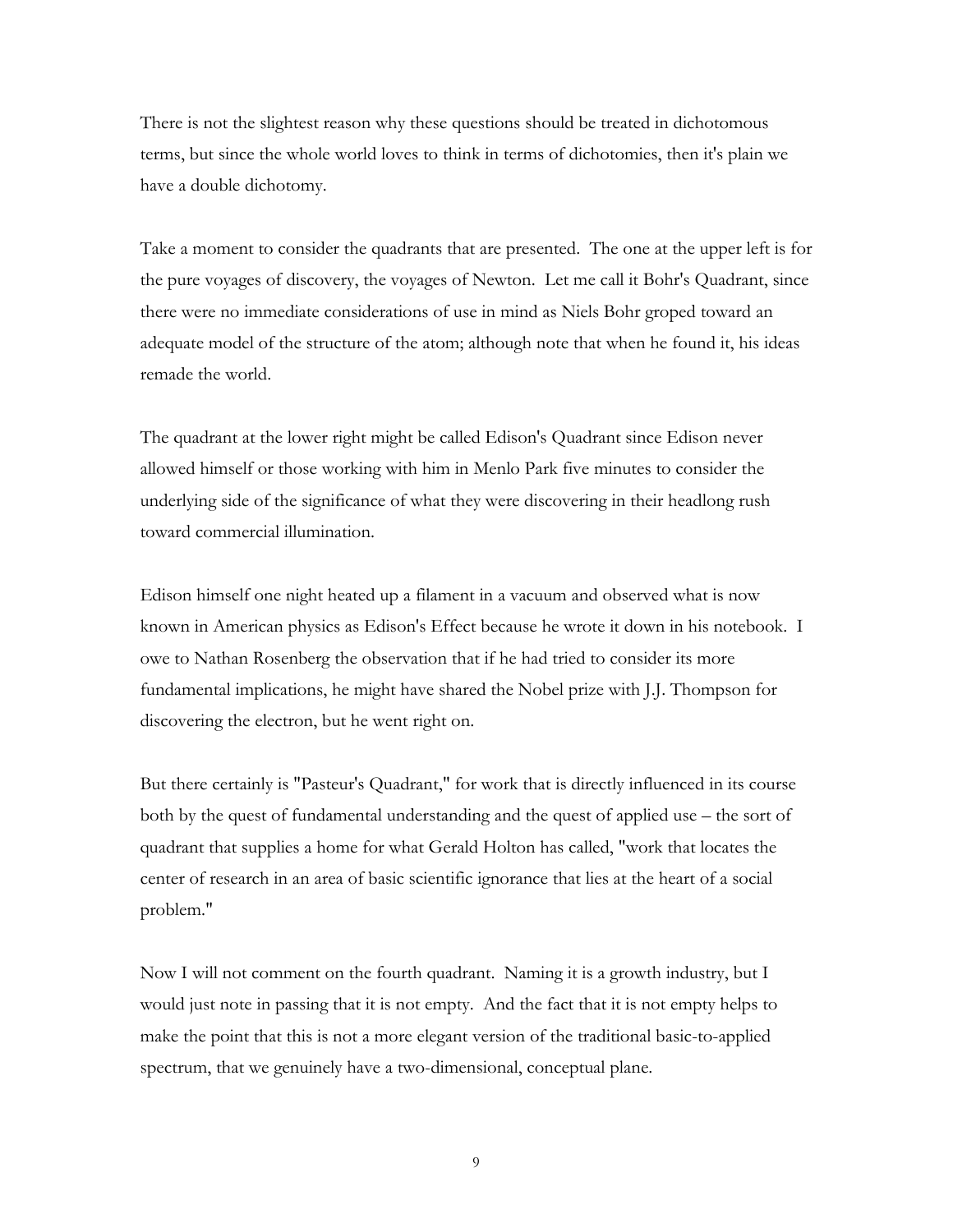Examples are equally plentiful that contradict the very simple dynamic linear model. One reason we can be sure that basic science is not simply exogenous to technological innovation is how often modern science is explaining phenomena that are found only in the technology.

An example of this process from earlier in the  $20<sup>th</sup>$  Century is the work of Irving Langmuir, who became fascinated by the surfaces of the electronics components that were manufactured by General Electric and its other firms. It would not be right to say that the several billion-year history of the universe had not presented any analogs of those surfaces, but the human race had never seen them. The scientific community had never seen them until they appeared in the technology.

Langmuir, as he earned himself a Nobel Prize for working out their surface physics – a fundamental advance in physical chemistry – also laid the basis for patents by General Electric that secured its market position for years to come.

That example is one of an increasingly large number. Another would be the ongoing effort of the condensed-matter physicists to see whether semi-conductors can be built atomic layer by atomic layer – something that will require a fundamental advance of science to do – but focusing on phenomena that would not have been seen absent the miniaturization of semiconductors with their astonishing increases in speed over several decades' time.

Indeed, we're going into the  $21<sup>st</sup>$  Century with two closely interwoven trends: one, which is commonplace, is that more and more technology will be science-based. The other, which is still very widely under-appreciated, is that more and more science will be technology-based in just the sense that I've expressed and not merely in the sense of instrumentation, which has been important in Western science at least since the time of Galileo.

If we were to present a rival image for the one-dimensional linear model, it would be much more like the rise in fundamental scientific understanding and the rise in technological know-how as two loosely coupled trajectories. They are loosely coupled because the increase in scientific understanding is, at times, the result of pure science with very little intervention from technology, while the increase in technological capacity is often the result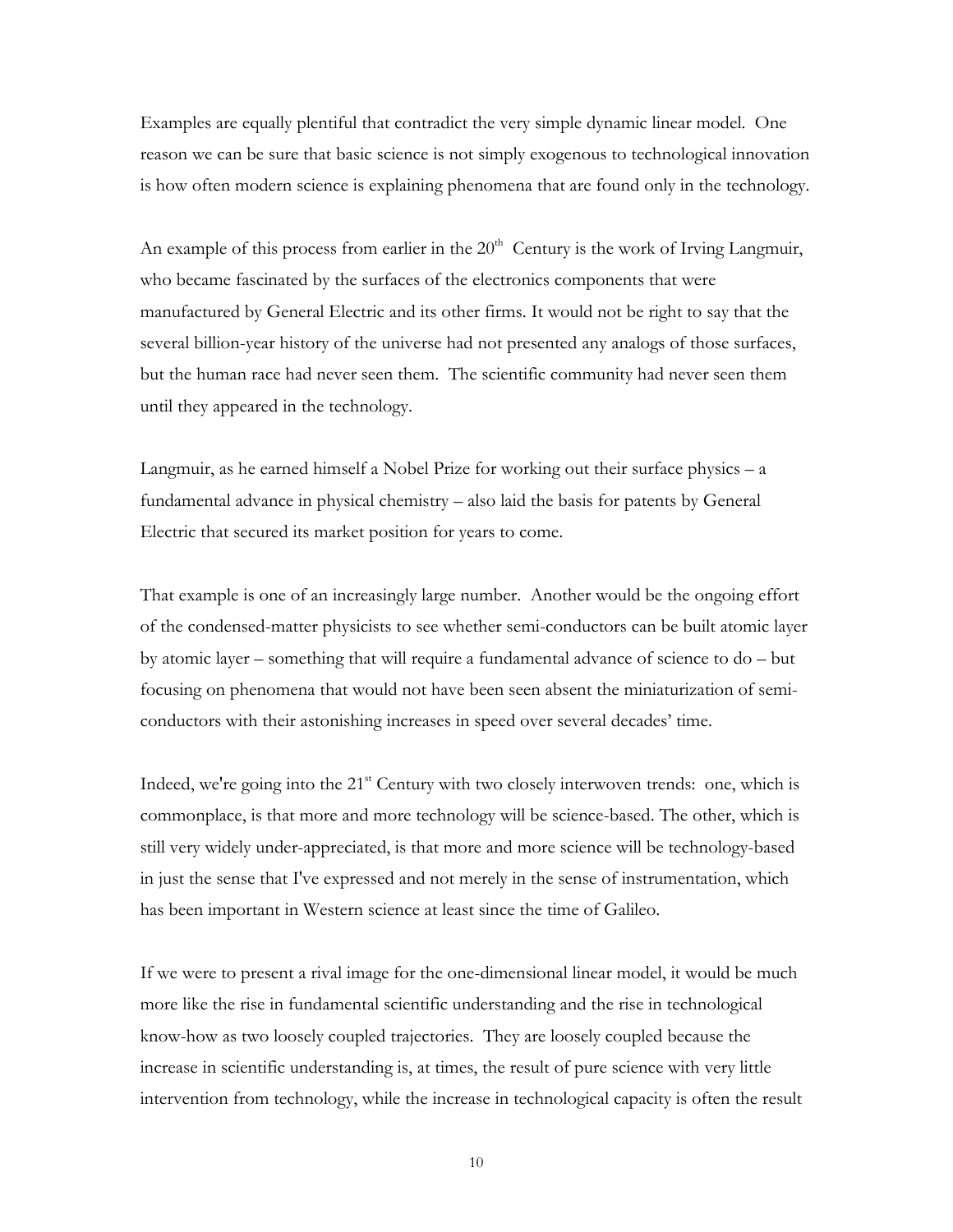of engineering, design, or tinkering at the bench, in which there is no intervention by fresh advances of fundamental science. But at times, each of those trajectories profoundly influences the other. The influence can go in either direction with use-inspired basic research often cast in the linking role.

The experience of recent decades also has called into question the third of the elements of the vision in *Science: The Endless Frontier* to which I've referred, which is that the nation can expect to capture the technological return from its investment in basic science.

If we had been sitting at Vannevar Bush's elbow when he wrote, "A nation which depends upon others for its new basic scientific knowledge will be slow in its industrial progress and weak in its competitive position in world trade, regardless of its mechanical skill," we might have said, "Now just a moment, Dr. Bush, elsewhere in your report you've noted that the Yankee ingenuity borrowed the science of Europe to make great industrial strides – indeed the greatest in our economic history." But in the post-war world, with the U.S. so much in the ascendance both in science and technology, no one asked that question.

It has been asked increasingly insistently since, as the Japanese have repeated that historical lesson, making the greatest industrial strides while they continued to be substantially behind this country and Europe collectively in basic science. It has been an increasingly skeptical point in the policy community as to whether the investment that they are asked to make in pure science will bring a technological return that will be ours and not someone else's.

However much we may admire the foundation for post-war science that was laid by *Science: The Endless Frontier*, the bargain that was struck at that period between science and government was bound in the longer run to be a Faustian one.

If the society was told that a heavy investment in pure science would produce the technology to handle a full spectrum of society's needs, it was bound several decades later to stop and say, "Now just a moment, we have some unmet technological needs. Indeed, we have some that have been created by the technology spun off of your science – the deal is off."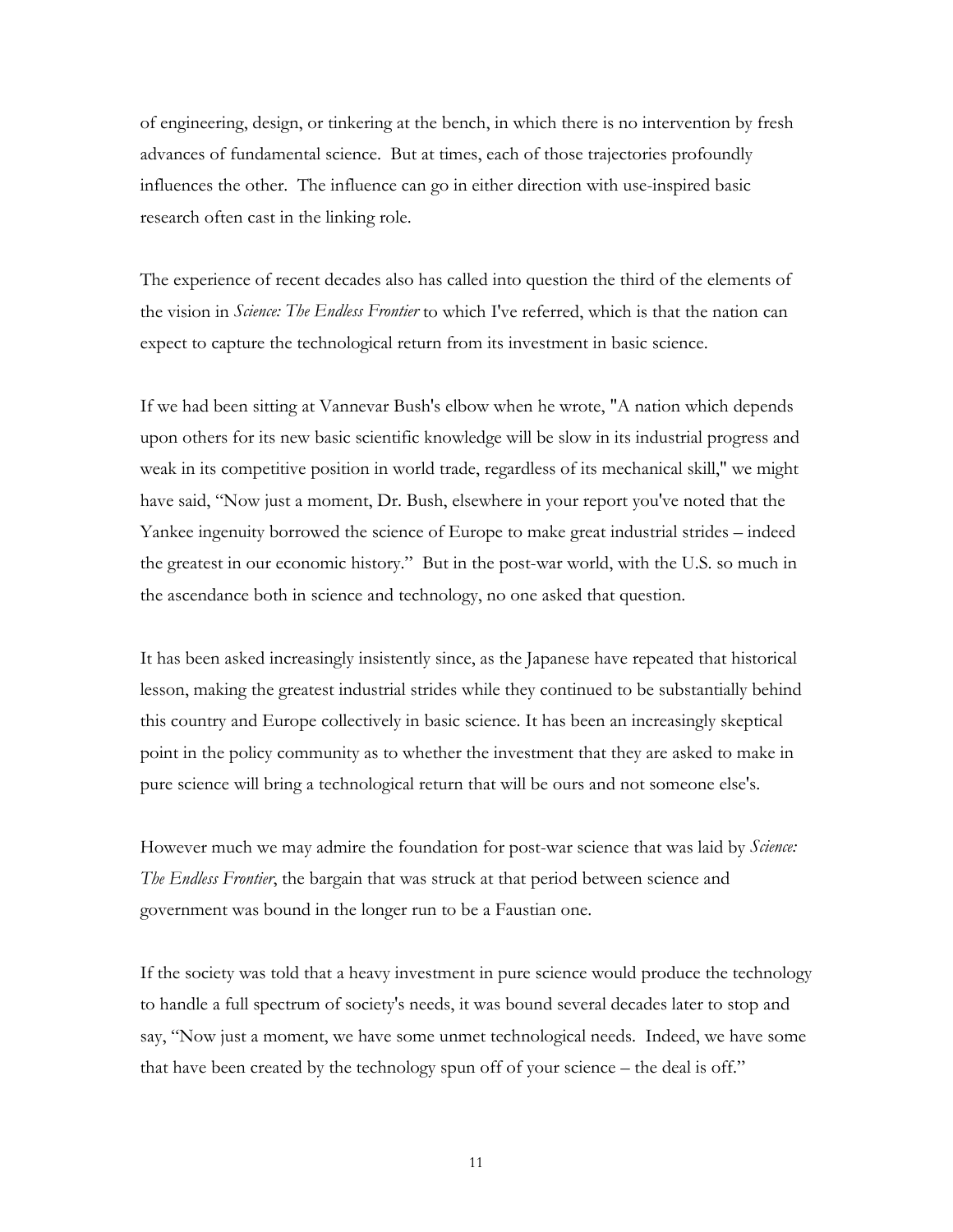Echoes of that view can be heard in the speeches of even such a great friend of basic science as George Brown, the former Chair of the House Science, Space and Technology Committee. Echoes can be heard in what Senators Mikulski and Rockefeller have said to the Forum on Science in the National Interest convened by the Office of Science and Technology Policy (OSTP), and in the white paper released by the British government.

The time has come to cut into an increasingly troubled dialogue between the communities of science and government with a fresh, more realistic formulation of the actual nature of basic science and its relationship to technological innovation. This would very much accent the importance of work in "Pasteur's Quadrant."

This more realistic vision is profoundly in line with Vannevar Bush's actual career. One of the lasting ironies about *Science: The Endless Frontier* is that the vision set out in it was so different from the genius of Bush's career as scientist-engineer and research administrator. From the beginning of his career, Bush showed his skill in bringing together judgements of societal need and of considerations of use and scientific promise.

That was certainly the key to how creative he was in national government, from the time, in the late pre-war years, when he became Chair of the National Advisory Committee on Aeronautics, to the dusk of his career when he Chaired the joint Research and Development Board for the Secretaries of War and the Navy.

In terms of our present experience, we have got to learn how to bring together authoritative judgements of societal need. In a representative democracy, those have to relate to the centers of legitimate authority in the White House, the Congress, and the nation, with absolutely rigorous and first-class judgements of scientific promise. That will require a set of institutional arrangements and processes.

The savage budgetary pressures we will have at least into the  $21<sup>st</sup>$  Century are part of the reason why we must attempt to develop a fresh contract between science and government. It must make the case for continued societal investment in realistic terms of the problem-